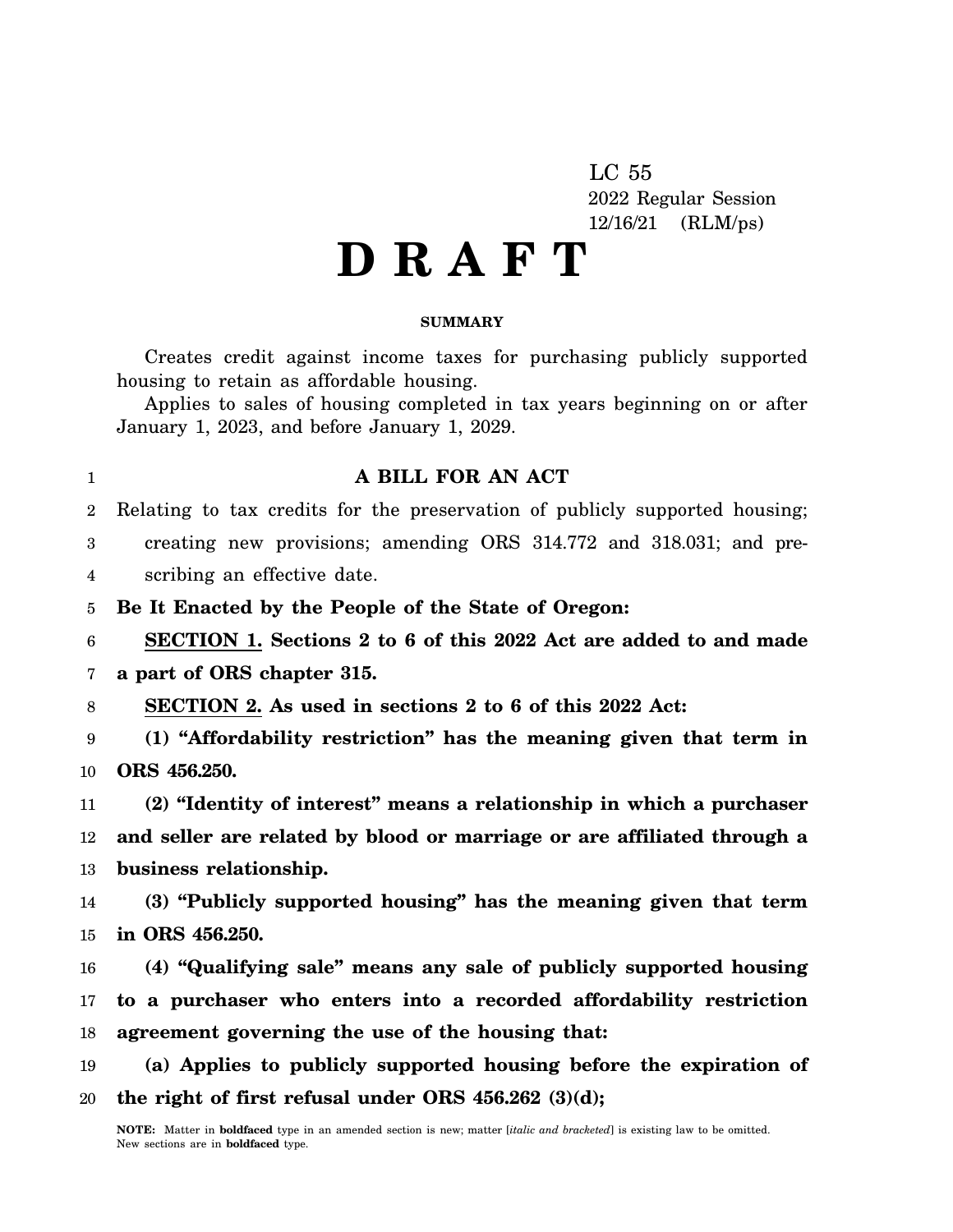1 2 **(b) Extends or adopts new affordability restrictions that extend the period of the restrictions by at least 30 years; and**

3 4 5 6 **(c) Has new or continuing affordability restrictions that require rental rates for the housing to be affordable under federal rental affordability standards to households earning 80 percent of the area median income.**

7 8 9 10 11 12 13 **SECTION 3. (1) A taxpayer that is a seller of publicly supported housing is allowed a credit against the taxes otherwise due under ORS chapter 316 or, if the taxpayer is a corporation, under ORS chapter 317 or 318 for a qualifying sale in Oregon of publicly supported housing during the tax year. The amount of the credit allowed under this section shall equal the gain realized on the taxpayer's federal income tax return for the qualifying sale.**

14 **(2) In order to claim a credit under this section, a taxpayer must:**

15 **(a) Lack identity of interest with the purchaser; and**

16 17 18 **(b) Receive certification for a credit under section 4 of this 2022 Act and submit the certification to the Department of Revenue upon request of the department.**

19 **(3) The Department of Revenue may:**

20 21 22 **(a) Adopt rules for carrying out the provisions of this section; and (b) Prescribe the form used to claim a credit under this section and the information required on the form.**

23 24 25 26 27 28 29 30 **(4) Any tax credit otherwise allowable under this section that is not used by the taxpayer in a particular tax year may be carried forward and offset against the taxpayer's tax liability for the next succeeding tax year. Any credit remaining unused in the next succeeding tax year may be carried forward and used in the second succeeding tax year, and likewise any credit not used in that second succeeding tax year may be carried forward and used in the third succeeding tax year but may not be carried forward for any tax year thereafter.**

31 **(5) In the case of a credit allowed under this section:**

[2]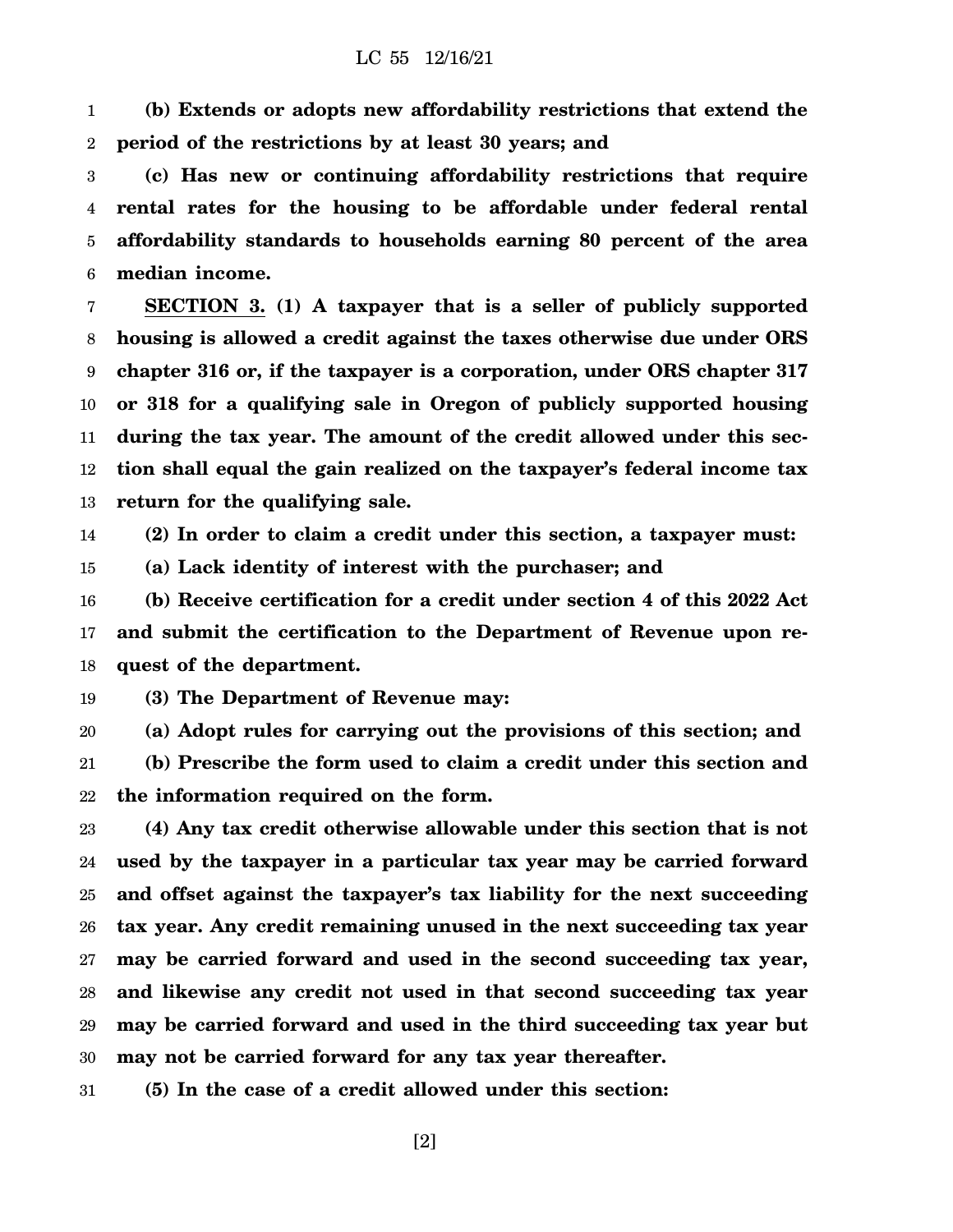1 2 **(a) A nonresident is allowed the credit under this section in the proportion provided in ORS 316.117.**

3 4 5 6 **(b) If a change in the status of a taxpayer from resident to nonresident or from nonresident to resident occurs, the credit allowed by this section must be determined in a manner consistent with ORS 316.117.**

7 8 9 10 11 **(c) If a change in the tax year of a taxpayer occurs as described in ORS 314.085, or if the Department of Revenue terminates the taxpayer's tax year under ORS 314.440, the credit allowed under this section must be prorated or computed in a manner consistent with ORS 314.085.**

12 13 14 15 **SECTION 4. (1) Upon completion of a sale of publicly supported housing, a seller intending to claim the credit allowed under section 3 of this 2022 Act shall apply to the Housing and Community Services Department for certification.**

16 17 18 **(2) The application for certification under this section must be on a form prescribed by the Housing and Community Services Department and must provide:**

19 20 **(a) The name, address and taxpayer identification number of the seller and of the purchaser;**

21 **(b) The location of the publicly supported housing;**

22 23 **(c) A description of the use to which the publicly supported housing will be put following the qualifying sale;**

24 25 26 27 28 **(d) The number of affordable housing units that will be maintained within the housing following the qualifying sale and the projected duration, in years, of the availability of the units as affordable housing; (e) The anticipated amount of credit to be claimed by the seller; and (f) Any other information as the department may require.**

29 30 31 **(3) The Housing and Community Services Department may review applications for certification using any reasonable system of prioritizing review established by the Housing and Community Services De-**

[3]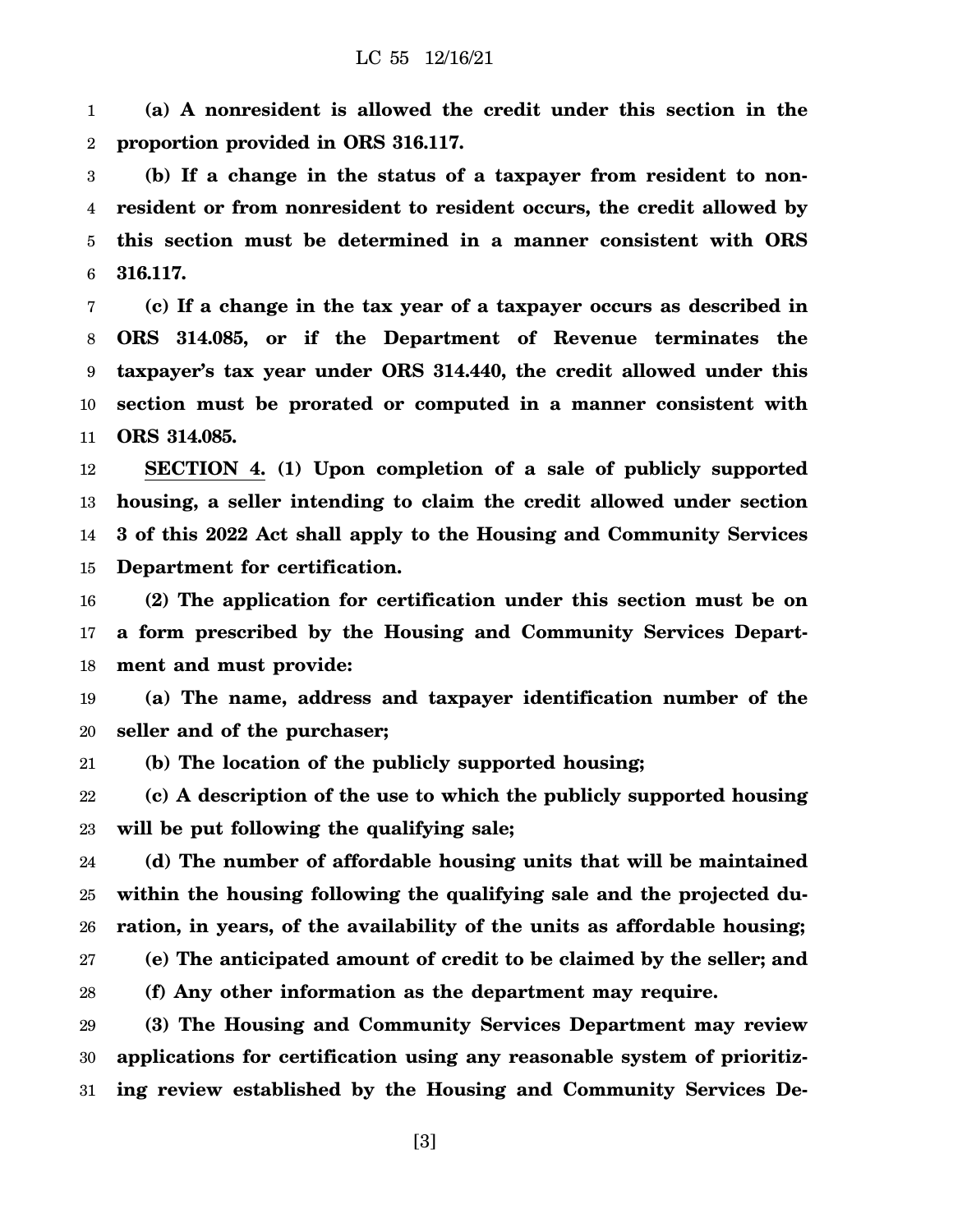1 **partment by rule.**

2 3 4 5 6 7 8 9 10 **(4) Applications for certification filed in compliance with this section may be approved by the Housing and Community Services Department only to the extent that the total amount of credits for all approved qualifying sales for the calendar year is equal to or less than the limitation in section 6 of this 2022 Act. An application may not be approved, or a lesser amount of credit may be approved, if the addition of the anticipated amount of credit to previously approved amounts for the calendar year would exceed the limitation in section 6 of this 2022 Act.**

11 12 13 14 15 16 17 **(5) Upon approval of an application for certification, and not later than January 15 of the year following the filing of the application, the Housing and Community Services Department shall issue a certification to the applicant. The certification must state the approved amount of credit. The certification may include conditions that must be met in order for a credit to be allowed to the seller under section 3 of this 2022 Act.**

18 19 20 21 22 23 **(6) At the end of each calendar year, the Housing and Community Services Department shall send a list of the names, addresses and taxpayer identification numbers of sellers to whom a certification has been issued under this section during the calendar year, along with approved amounts of credit for each qualifying sale, to the Department of Revenue.**

24 25 26 **(7) The Housing and Community Services Department may establish an application and precertification process for credits issued under this section.**

27 28 29 30 31 **(8) Notwithstanding that a certification has been issued to a seller under this section, the Department of Revenue may disallow, in whole or in part, a claim for credit upon the department's determination that the seller is not entitled to the credit or is entitled only to a portion of the amount claimed under section 3 of this 2022 Act.**

[4]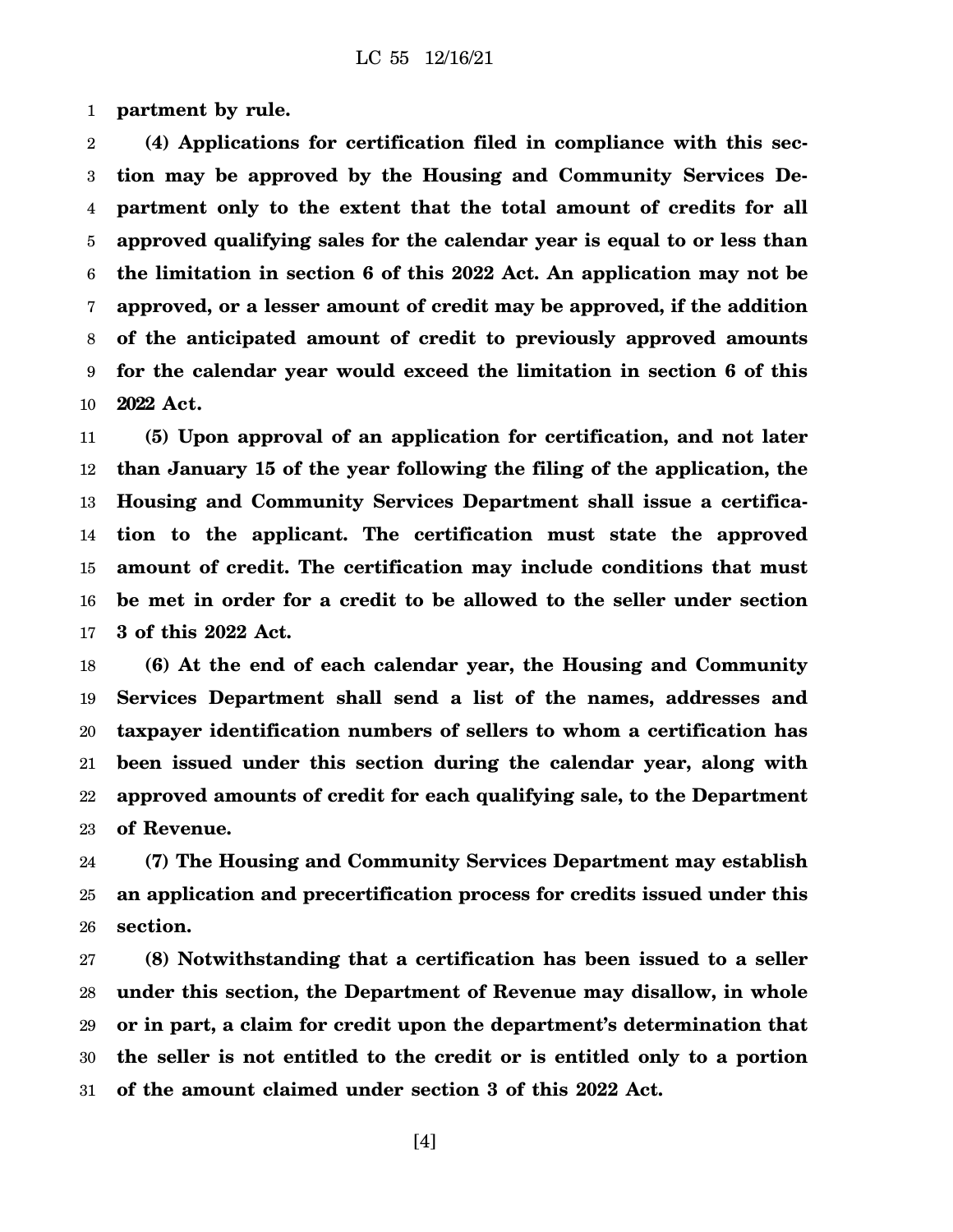1 2 **(9) The Housing and Community Services Department may adopt rules to implement this section.**

3 4 5 6 7 8 9 10 **SECTION 5. (1) For any tax credit certification that is issued under section 4 of this 2022 Act, the Department of Revenue may by rule require that the Housing and Community Services Department provide information about the certification, including the name and taxpayer identification number of the taxpayer or other person receiving certification, the date the certification was issued in its final form, the approved amount of credit and the first tax year for which the credit may be claimed.**

11 12 13 14 15 **(2) A taxpayer that is a pass-through entity that has received certification for a credit allowed under section 3 of this 2022 Act shall provide the information described in subsection (1) of this section to the Department of Revenue within two months after the close of the tax year in which the certification was issued.**

16 17 18 **(3) The Department of Revenue shall prescribe by rule the manner and the timing of submission to the department of the information described in subsection (1) of this section.**

19 20 21 22 **SECTION 6. The total amount certified by the Housing and Community Services Department for tax credits for affordable housing under section 3 of this 2022 Act may not exceed \$3 million for all taxpayers for any calendar year.**

23 **SECTION 7.** ORS 314.772 is amended to read:

24 25 26 27 28 314.772. (1) Except as provided in ORS 314.766 (5)(b), the tax credits allowed or allowable to a C corporation for purposes of ORS chapter 317 or 318 shall not be allowed to an S corporation. The business tax credits allowed or allowable for purposes of ORS chapter 316 shall be allowed or are allowable to the shareholders of the S corporation.

29 30 31 (2) In determining the tax imposed under ORS chapter 316, as provided under ORS 314.763, on income of the shareholder of an S corporation, there shall be taken into account the shareholder's pro rata share of business tax

[5]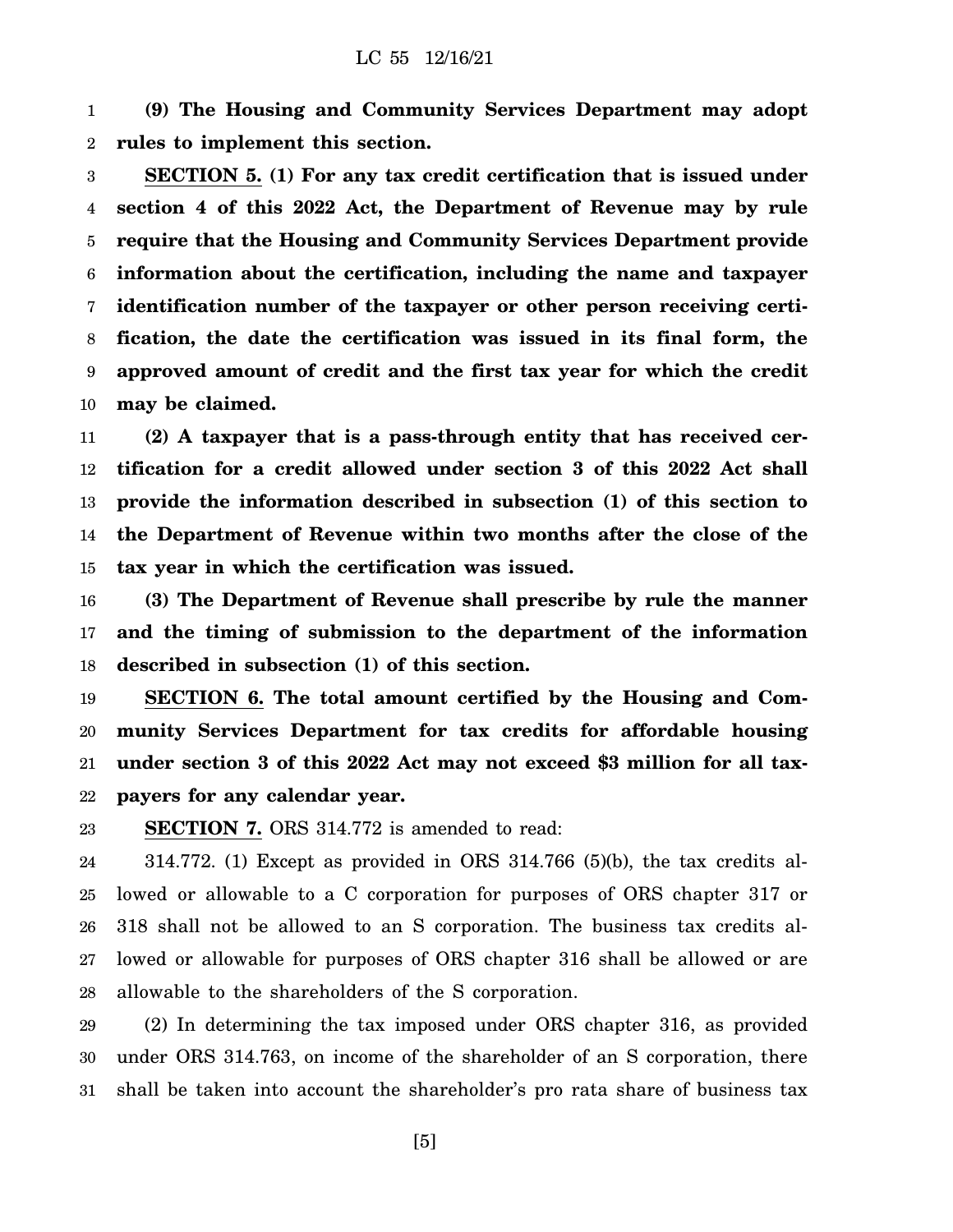### LC 55 12/16/21

1 2 3 4 5 credit (or item thereof) that would be allowed to the corporation (but for subsection (1) of this section) or recapture or recovery thereof. The credit (or item thereof), recapture or recovery shall be passed through to shareholders in pro rata shares as determined in the manner prescribed under section 1377(a) of the Internal Revenue Code.

6 7 8 9 (3) The character of any item included in a shareholder's pro rata share under subsection (2) of this section shall be determined as if such item were realized directly from the source from which realized by the corporation, or incurred in the same manner as incurred by the corporation.

10 11 12 13 (4) If the shareholder is a nonresident and there is a requirement applicable for the business tax credit that in the case of a nonresident the credit be allowed in the proportion provided in ORS 316.117, then that provision shall apply to the nonresident shareholder.

14 15 16 17 18 19 20 21 22 23 24 25 26 27 28 29 30 31 (5) As used in this section, "business tax credit" means the following credits: ORS 315.104 (forestation and reforestation), ORS 315.138 (fish screening, by-pass devices, fishways), ORS 315.141 (biomass production for biofuel), ORS 315.156 (crop gleaning), ORS 315.164 and 315.169 (agriculture workforce housing), ORS 315.176 (bovine manure), ORS 315.204 (dependent care assistance), ORS 315.208 (dependent care facilities), ORS 315.213 (contributions for child care), ORS 315.237 (employee and dependent scholarships), ORS 315.271 (individual development accounts), ORS 315.304 (pollution control facility), ORS 315.326 (renewable energy development contributions), ORS 315.331 (energy conservation projects), ORS 315.336 (transportation projects), ORS 315.341 (renewable energy resource equipment manufacturing facilities), ORS 315.354 and 469B.151 (energy conservation facilities), ORS 315.506 (tribal taxes on reservation enterprise zones and reservation partnership zones), ORS 315.507 (electronic commerce), ORS 315.514 (film production development contributions), ORS 315.523 (employee training programs), ORS 315.533 (low income community jobs initiative), ORS 315.593 (short line railroads), ORS 315.640 (university venture development funds), ORS 315.643 (Opportunity Grant Fund contributions), ORS 315.675 (Trust for